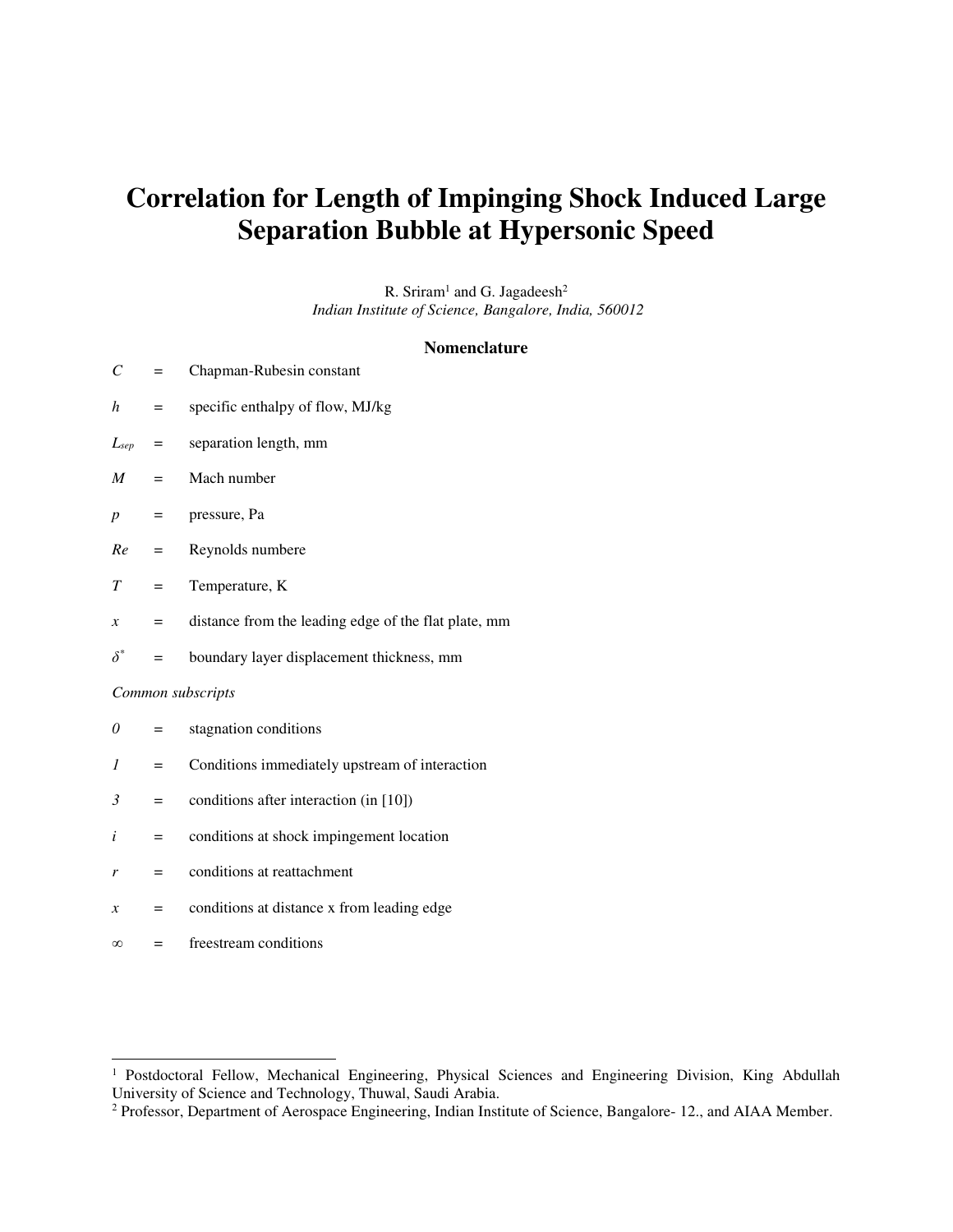#### **I. Introduction**

Interaction of boundary layer with a shock of sufficient strength may lead to flow separation (termed strong interaction) [1]. While the understanding of the shock wave boundary layer interaction (SBLI) phenomena has substantially grown at supersonic speeds especially due to sophisticated diagnostics and computations, many complications at hypersonic speeds are yet to be resolved. In order that the moderate to high total enthalpies associated with hypersonic flows are experimentally simulated, short duration impulse facilities like shock tunnels are required. There are however, few shock tunnel studies reported in the literature on hypersonic SBLI, over compression corners, generally with separation bubbles of lengths comparable with the boundary layer thicknesses [2-4].

The other fundamental case of impinging shock wave boundary layer interaction is particularly important at hypersonic speeds due to their occurrence in scramjet intakes, at off-design operation (at higher Mach number condition), when the ramp shock impinges on the cowl plate at some distance downstream of the leading edge. Such a case with the occurrence of a separation bubble is illustrated by Mahapatra and Jagadeesh (2009) [5]. It may be noted that, in such a case, the length of the separation bubble is comparable to (or nearly the same as) the distance of shock impingement from the leading edge. Separation bubbles of such lengths are termed *large* separation bubbles in the present study; i.e., for the case of impinging shock interaction, the ratio of separation length (distance from separation to reattachment location) to the distance of shock impingement location from the leading edge is of order 1. Though their occurrence may be sensed, there is hardly any focussed study on shock induced *large* separation bubble, reported in the literature. Often, the separation occurs very close to the leading edge, where the boundary layer is insignificantly thin. Studies on leading edge separation at hypersonic high enthalpy conditions have only been initiated in recent years [6].

Separation length is indeed a very important characteristic of strong interactions along with other quantities such as pressure and heat transfer rate distributions; it is often the reduction of the separation length, which is the objective of the control of the interaction. A number of similarity laws are reported in the literature, which relates separation length to the freestream conditions and other parameters such as incipient separation pressure/ plateau pressure and reattachment pressure. These include compression ramp/double wedge cases at supersonic [7] as well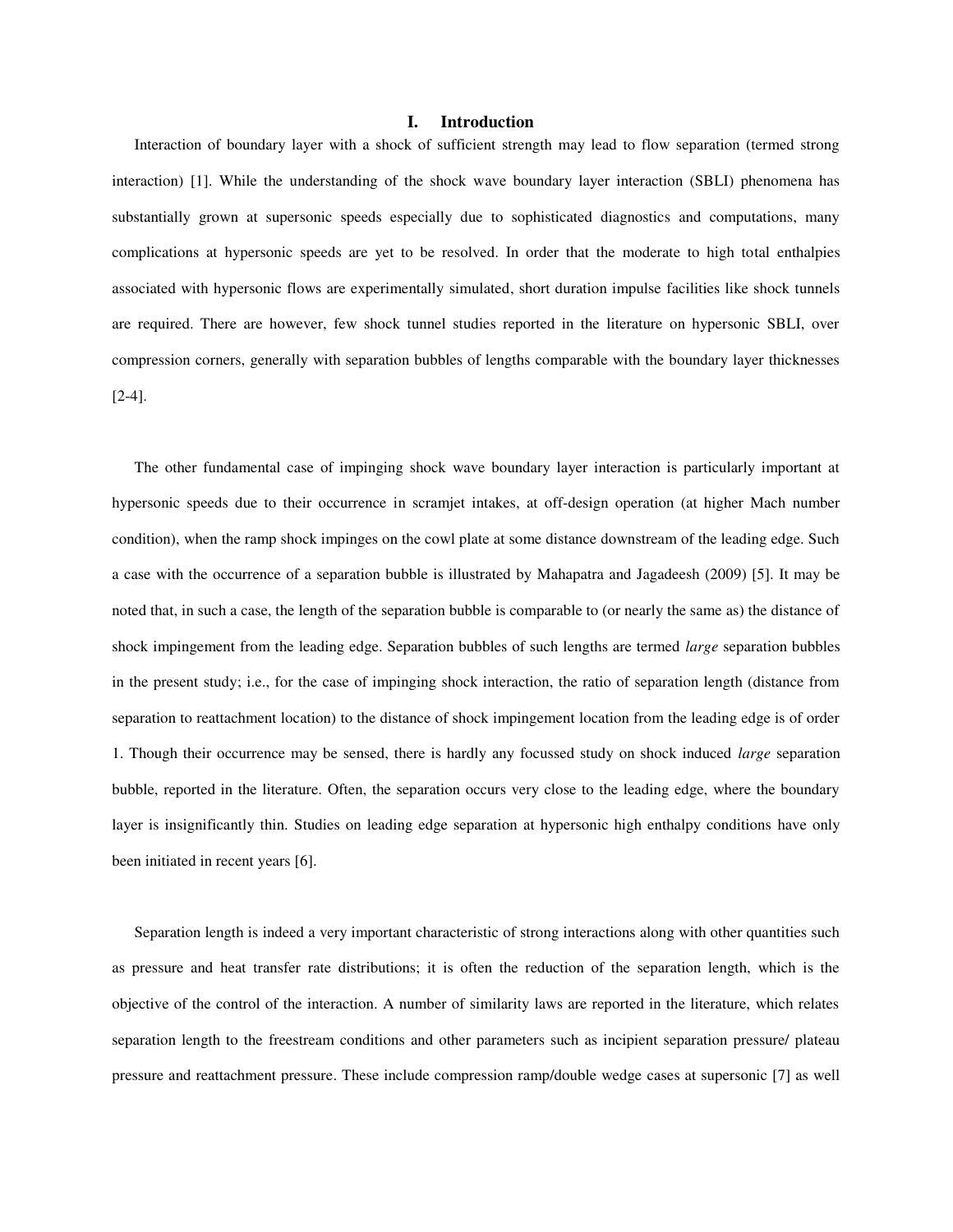as hypersonic freestreams [3, 8], supersonic impinging shock cases [9, 10]; the separation length for a hypersonic double cone [11] was also found to follow a correlation similar to that proposed by Davis and Sturtevant [3] for double wedges. Recently, John and Kulkarni [12] analyzed the important correlations reported in the literature, by comparing their numerical data for compression corner for Mach numbers ranging from 5 to 11.63 (the correlation [10] for impinging shock case was also compared by suitably adapting the parameters); it was noted that the correlations were not universal. Further, none of the correlations address *large* separation bubbles. It is with this backdrop that the present shock tunnel experiments on strong impinging shock wave boundary layer interactions with the generation of *large* separation bubbles were initiated. A correlation for separation length, obtained based on the experimental data at various freestream conditions and shock impingement locations, shall be presented.

## **II. Shock Tunnel Experiments**

Experiments are performed in IISc hypersonic shock tunnel HST-2 [5]. It is a conventional shock tunnel where the high pressure maintained in the driver section (with driver gas helium) ruptures a metal diaphragm, generating a shock propagating in the driven section (with test gas air maintained at relatively low pressure- 500 mbar in the present study). On the reflection of the shock at the shock tube end, the test gas is compressed to high pressure and temperature (thus simulating the required high enthalpy), which subsequently expands through nozzle into the test section to the required Mach number (based on the nozzle area ratio). The enthalpy is varied by varying the diaphragm thickness, which varies the driver pressure (40 bar for low enthalpy cases and 60 bar for 2.4 MJ/kg case) [13]. The three different freestream conditions at which the experiments are performed, estimated from the pressure (and shock speed) measurements at the shock tube end and the pitot pressure measurement inside the test section, are given in Table 1. Schlieren flow visualizations obtained using high speed camera (Phantom V-310) and surface pressure measurements using fast response sensors (kulite sensors with uncertainty ±0.5%, PCB sensors with uncertainty  $\pm 1\%$  and MEMS sensors being developed in-house) are the flow diagnostics used for the investigation.

The strong impinging shock is generated by a wedge (or shock generator) of angle  $31<sup>0</sup>$  to the freestream. The wedge generates shocks of strengths (pressure ratio across the shock) 18.5 and  $\sim$ 35 and angles with the freestream of  $42.2^{\circ}$  and  $~40.2^{\circ}$  at Mach numbers 5.96 and ~8.5 respectively. The shock impinges on the surface of a flat plate (made of Hylem), placed 60 mm bellow the bottom of the wedge. A schematic of the test model (with the wedge and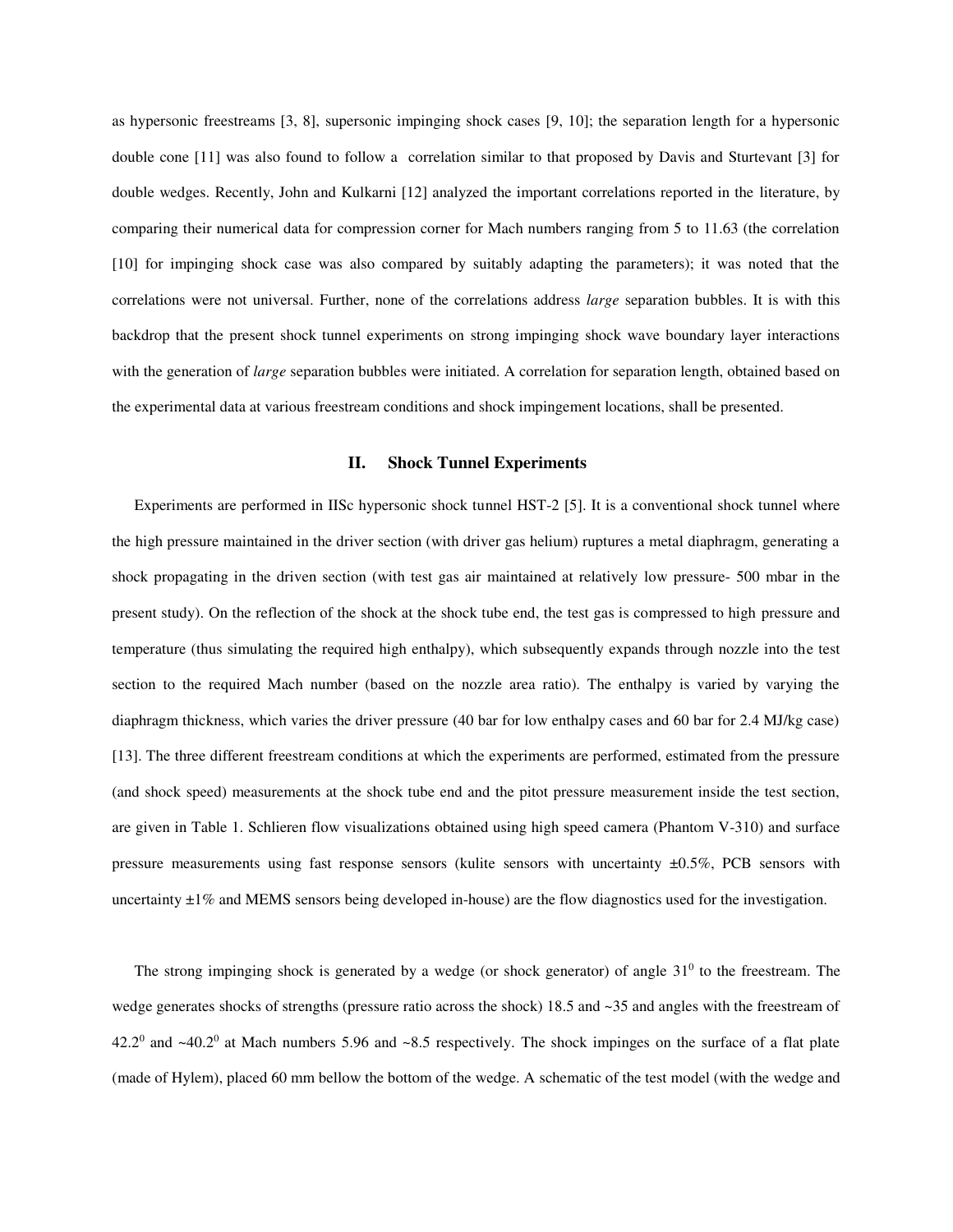flat plate held by fixture which mounts them in the tunnel) is shown in Fig. 1. The flat plate can be moved forward or backward on the fixture by which the location of shock impingement may be varied.

For Mach 5.96 case, from inviscid oblique shock calculations, it is estimated that the shock impinges at a location of 90 mm from the leading edge, when the leading edge of the plate is placed 10 mm behind (in downstream direction) the leading edge of the shock generator. However, due to the interaction with the expansion fan from the rear end of the wedge, the shock gets turned (and weakened as well) a little, such that the point of impingement is little downstream of the location predicted by oblique shock calculations. From Euler computations (using the commercial code FLUENT, 2-D Steady simulations were performed to second order accuracy with upwind spatial discretization, employing density based implicit formulation with Roe flux differencing scheme and with least square cell-based method for gradient computation [13]) it was predicted that the shock impingement location was 5 mm downstream of the predictions from oblique shock calculations; i.e. at 95 mm from the leading edge rather. Thus the location of inviscid shock impingement is fixed in the present study, taking into account the interaction of the expansion waves from the rear end of the wedge with the impinging shock. The shock impingement location is varied from 55 mm from the leading edge to 100 mm from the leading edge. Further, although Mach reflection (similar to Type 2 [14]) is expected on the surface (for inviscid case) for all the Mach numbers, due to interaction with the expansion waves the Euler simulations always showed regular reflection (similar to Type 1[14]). Since the wedge angle is fixed, the shock strength is not varied in the present study independent of Mach number. However, the variation of Mach number naturally leads to different ranges of reattachment pressure (particularly the ratio of pressure at reattachment to the freestream pressure), due to the increasing shock strength with the Mach number.

Typical schlieren images of the flow fields at Mach 5.96 and 8.67 are shown in Fig. 2 (with inviscid shock impingement at 95 mm and 100 mm respectively from the leading edge). It is apparent that the length of the separation bubble is as much as the distance of shock impingement from the leading edge at Mach 5.96; even at Mach 8.67, they are comparable. The corresponding surface pressure distributions are shown in Fig. 3, with the schlieren images cut to scale (in the direction along the plate) also superimposed above. Due to the lack of thickness, it was not possible to mount pressure sensors close to the leading edge. Thus only for the Mach 8.67 case, it was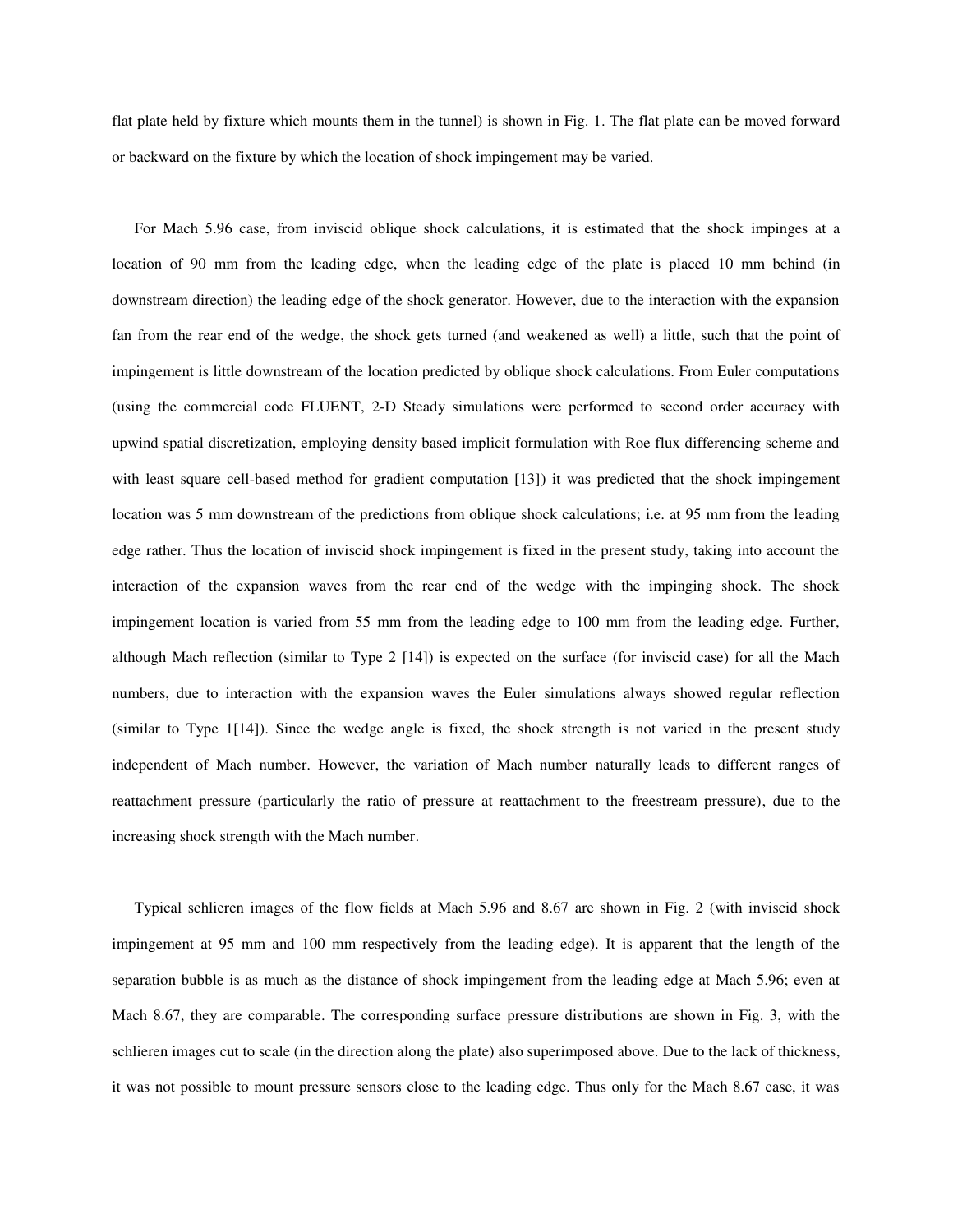possible to measure the pressure at the separation location (of 38 mm from the leading edge), which is 640 Pa (Fig. 3b). From free-interaction theory [1] the separation pressure is estimated to be 530 Pa assuming adiabatic wall, whereas for an isothermal cold wall (at 300 K) the estimate was just 400 Pa [13]. The isothermal wall assumption also under-predicts by a large margin the plateau pressure; the plateau pressure for adiabatic wall was 730 Pa while that for isothermal wall was 500 Pa, which can be compared with the pressures measured in the three locations immediately downstream of separation. Within the short run time of the shock tunnel the wall temperatures are not expected to change significantly, despite which the adiabatic wall estimates are apparently closer to the experiments. It can be suggested that the retarded fluid in the boundary layer, a little away from wall, is at high temperatures comparable to the adiabatic wall temperature and the short test times are not sufficient to rise the wall temperature; which can affect the velocity profiles as well. However, it is not possible to experimentally ascertain this, due to the lack of the measurement of boundary layer profiles for the simulated flow in the short duration facility.

In order to estimate the separation length, the location of separation and reattachment must be known. Since the upstream influence lengths (the distance upstream of separation till which the increase in pressure due to separation is felt in the boundary layer) are of the order of few displacement thicknesses, and in the present cases the boundary layers at the onset of the interactions are fairly thin (close to the leading edge), the separation location may be taken as the intercept of the separation shock on the flat plate surface. In order to obtain this location, the intensities along closely spaced vertical lines (crossing through the separation shock) are scanned. The coordinate locations of local intensity peaks corresponding to separation shock are noted and a line is fit along the points, whose intercept on the plate surface is noted. For the above mentioned case (at Mach 5.96, inviscid shock impingement at 95 mm) it is found to be 16 mm from the leading edge, with uncertainty of  $\pm 0.05$  mm (based on the point at maximum distance from line fit) [13]. The reattachment is also located approximately from schlieren images, from the foot of the reattachment shock. It can be seen from the schlieren images (in Fig. 2) that the foot of the reattachment shock is detached but very close and almost parallel to the plate surface. Scanning the intensity along the foot of the shock close (and parallel) to the surface, a region of high intensity was observed for a maximum distance of  $\sim$ 5 mm (for Mach 5.96 case shown in Fig. 2a; the foot was shorter for other cases). By placing the closely packed array of MEMS sensors (with 3 mm spacing between the centres of two subsequent sensors) in the apparent reattachment zone, the surface pressure measurements in the reattachment zone was spatially well resolved. The location of the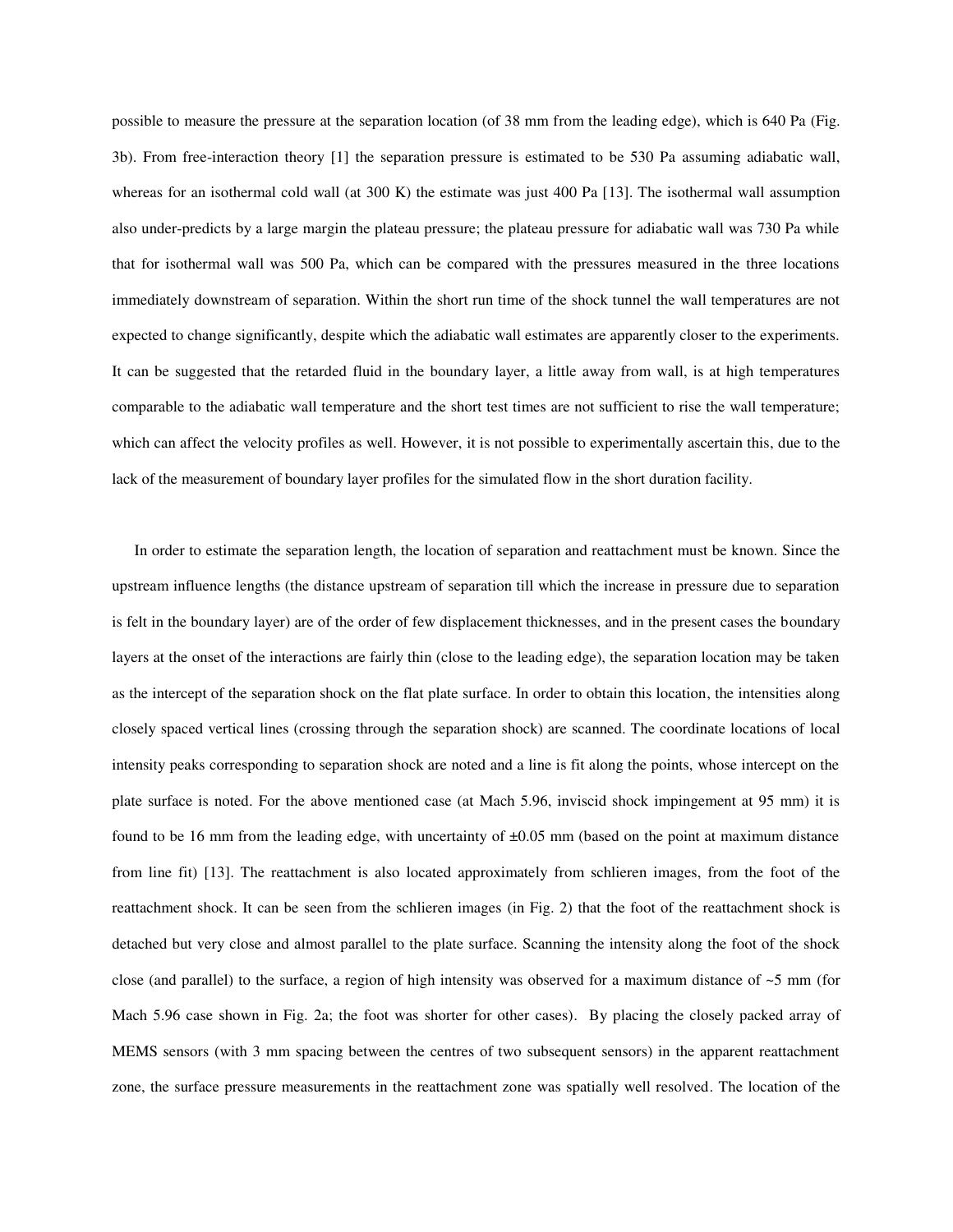measured peak pressure is taken as the reattachment location [13]. Thus, based on the maximum distance between the edge of the subsequently placed PCB and MEMS sensors in the reattachment region, the reattachment is located with an error of  $\pm 2.5$  mm. For the above mentioned case the reattachment is located at 90.5 mm from the leading edge, at which location the peak pressure is measured; while the good correspondence between the measured peak pressure and the foot of the reattachment shock apparent in the superposed schlieren images can be noted. Thus the separation length for the above mentioned case is estimated to be  $\sim$ 75 mm. Similarly, at the same Mach number, for other shock impingement locations of 75 mm and 55 mm from the leading edge, the separation lengths are estimated to be 60 mm and 45 mm respectively, with the location of separation moving a little further closer to the leading edge with decrease in distance of shock impingement (10 mm and 5 mm respectively).

For the higher Mach number cases though the shock strengths (and correspondingly the measured surface pressures as well, including peak pressure) were more than twice that at Mach 5.96, it was observed that the separation length was substantially lesser than the Mach 5.96 cases with nearly same shock impingement location. For the case of Mach 8.67 flow with inviscid shock impingement location at 100 mm from the leading edge, the separation length was observed to be  $\sim 60$  mm, with the location of separation at  $\sim 38$  mm from the leading edge, considerably downstream of Mach 5.96 cases. With inviscid shock impingement location of 80 mm from the leading edge the separation length was found to be ~55 mm at Mach 8.67. For the higher enthalpy case (2.4 MJ/kg) at a very similar range of Mach number  $(8.21)$ , the separation length was  $\sim 70$  mm with inviscid shock impingement location of 100 mm from the leading edge; 10 mm more than that at Mach 8.67 at lower enthalpy. However for both the enthalpies at the higher Mach number, the ratio of measured reattachment pressure to the freestream pressure was nearly the same.

It can be noted that the reattachment locations are nearly the same as, or sometimes upstream of, the estimated inviscid shock impingement locations. In fact, an interesting observed feature of these interactions is that the separation bubbles are 'taller and are biased upstream of the impingement location', as noted by Krishnan et al [15] in their numerical simulations for higher impinging shock strength, even at the ratio of reattachment pressure to the freestream pressure of 4.39. In the present study, the minimum pressure ratio is ~30 at Mach 5.96, and at Mach ~8.5 the ratio is still higher, ~70. It must also be admitted that due to the boundary layer displacement effects at the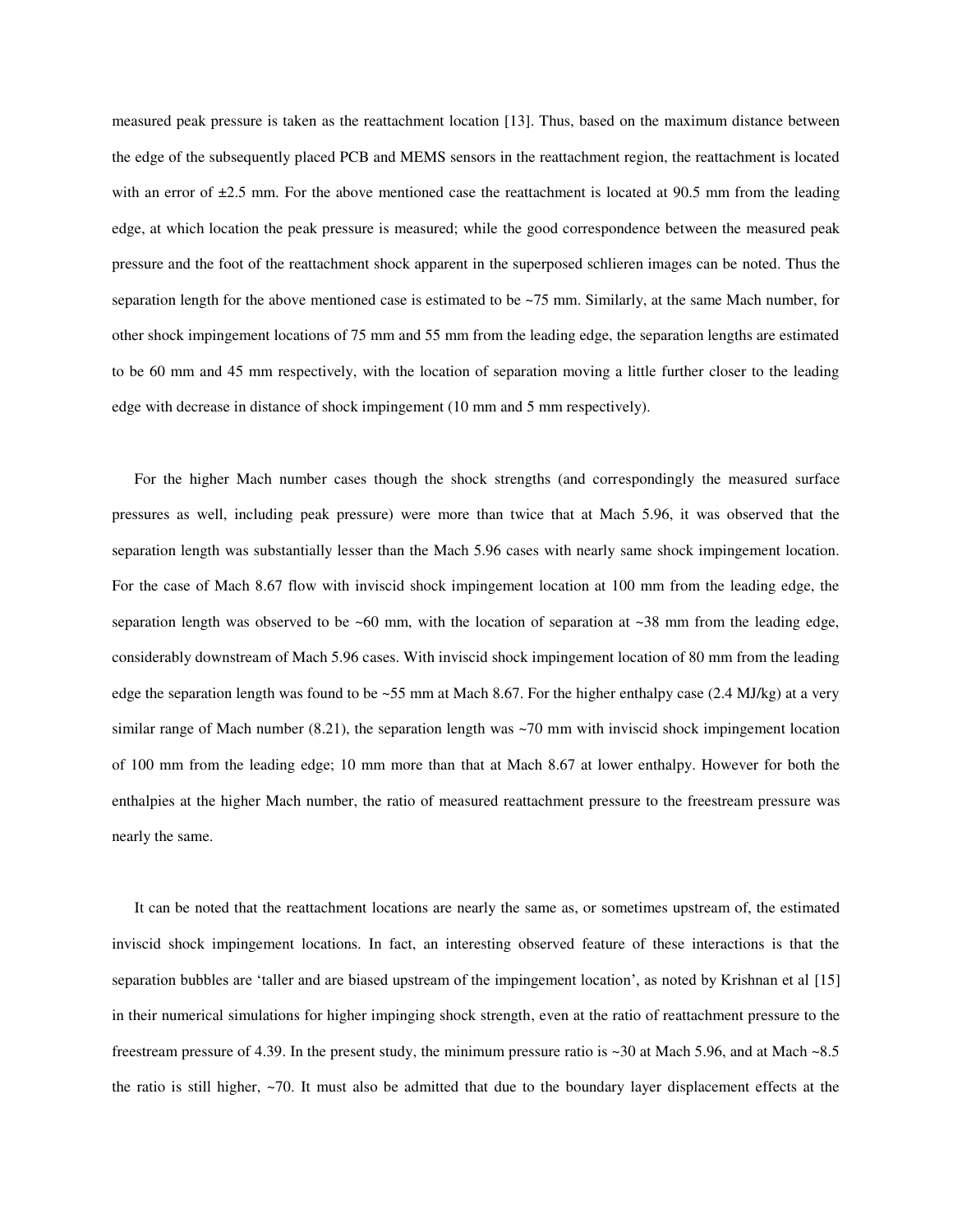wedge the actual location of shock impingement would be little upstream of the inviscid predictions from Euler simulations, the extent of which cannot however be ascertained. It is thus apparent that after interacting with the impinging shock, the separated shear layers reattach at distances relatively short  $\left($  ~20 mm from the streamwise location of shock impingement on shear layer) compared to the separation bubble sizes; within this distance there is also the contribution of the expansion fan from the rear end of the wedge in postponing the reattachment location.

The expansion fan from the rear end of the wedge thus has three effects on the interaction: first, it weakens the impinging shock, reducing relatively the shock strength at impingement location. As far as the boundary layer is concerned, it essentially responds to the imposed adverse pressure at shock impingement, which is effectively due to the impinging shock of reduced strength (yet, despite which the reattachment pressure ratios are  $\sim$ 30 and above); this effect is better accounted by considering the measured reattachment pressure ratio, rather than considering the pressure ratio across the shock generated by the wedge (shock strength for the given wedge angle). Second, the expansion fan curves the impinging shock, due to which the impingement location is relatively downstream; and thirdly it interacts with the shear layer after it is turned by the impinging shock (though for a relatively short streamwise distance compared to the overall separation length). The two later effects do have direct consequences on the reattachment location; however small is the difference in the location due to the expansion when compared with the overall separation length. Measured separation length naturally takes into account the contribution of expansion fan in locating the reattachment. Hence, a phenomenological study of the relation of *measured* separation length to the *measured reattachment pressure ratio* is undertaken; the length scale based on shock impingement location is also obtained by considering the curving of the shock due to expansion, as mentioned before. Thus the role of expansion fan is accounted implicitly, such that the relation between the parameters considered in the present study (for large separation bubbles due to strong shocks) are applicable for different expansion fan strengths as well as for the cases without such expansion fan interactions.

#### **Note on boundary layer characteristics:**

The Reynolds numbers in the present experiments, defined based on the distance of shock impingement location from leading edge, range from  $1x10^5$  to  $3.8x10^5$ . Thus, for all the cases, the boundary layer over the flat plate without shock impingement is expected to be laminar based on the correlation for transitional Reynolds number of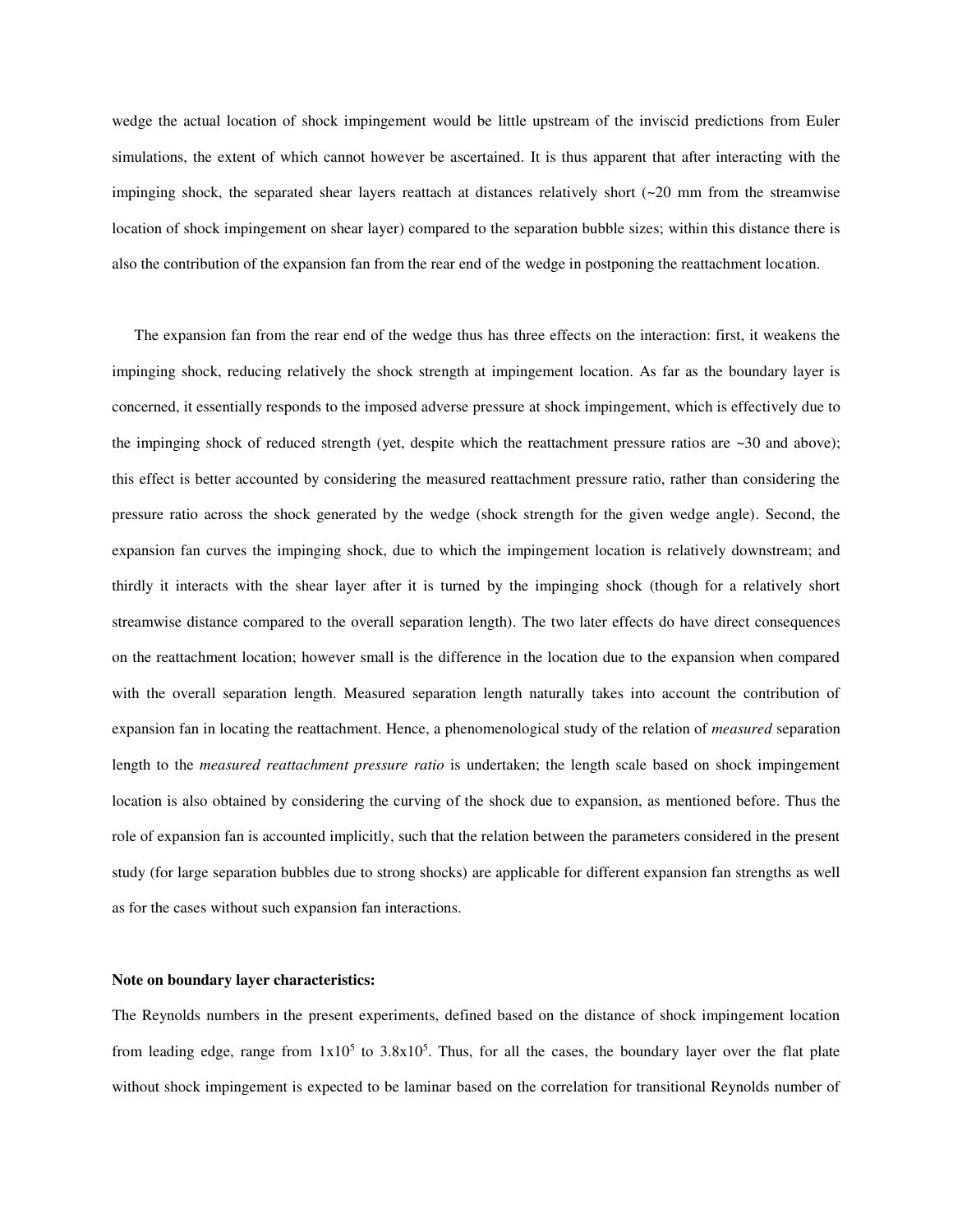hypersonic flows [16]. However, subsequent to flow separation the shear layer can become transitional; this cannot be substantiated from the present experimental data, and hence is not a concern of the present study. Another important consideration is the possible 3-dimensionality due to finite span of the model (80 mm). While the addition of side fences to avoid spillage was adopted in earlier works, for low aspect ratio models the side fence invariably increases the separation length [17]. In the absence of side fences, Ball [18] suggested a conservative estimate of  $10\delta_s$  from sides ( $\delta_s$  is the boundary layer thickness at separation location), till which the three-dimensionality encroaches the separated flow field. For the Mach 5.96 cases when the separation is close to the leading edge, where the boundary layer thicknesses are estimated to be less than 1 mm (for adiabatic wall, based on van Driest [19]), the span of the model is more than 80δs. Even for the maximum boundary layer thickness at the separation location in the present set of experiments, of  $\sim$ 3 mm for Mach 8.21 flow, the span of the model is  $\sim$ 27 $\delta_s$ . The present study thus concerns the 2-dimensional core around the spanwise centre.

## **III. Correlation for Separation Length**

There are few correlations for separation length for the impinging shock interactions in the literature. The earlier correlation by Hakkinen (1959) [9] showed a complex relationship of separation length with Mach number, surface pressures as well as skin friction, but was experimentally verified only for Mach 2 flow. For laminar supersonic impinging shock boundary layer interaction, with separation lengths comparable to the local boundary layer displacement thickness (at the location of impingement), Katzer (1989) [10], based on numerical computations over adiabatic wall, proposed the following correlation for separation length.

$$
\frac{L_{sep}}{\delta_i^*} \frac{M_1^3}{\sqrt{\text{Re}_x/C}} = 4.4 \frac{p_3 - p_{inc}}{p_1} \qquad (1)
$$

In the above correlation, the shock strength is given in relative terms (normalized by freestream pressure, or precisely, by the pressure immediately upstream of the interaction), given as the pressure in excess to the incipient separation pressure  $p_{inc}$  (the minimum pressure required to cause flow separation), which can be found out from free interaction theory [1]. The incipient separation pressure may be evaluated, knowing freestream pressure, Mach number and importantly, the estimated value of skin friction coefficient at the location of impingement which essentially resists the imposed adverse pressure. The relation between the same correlation parameters is explored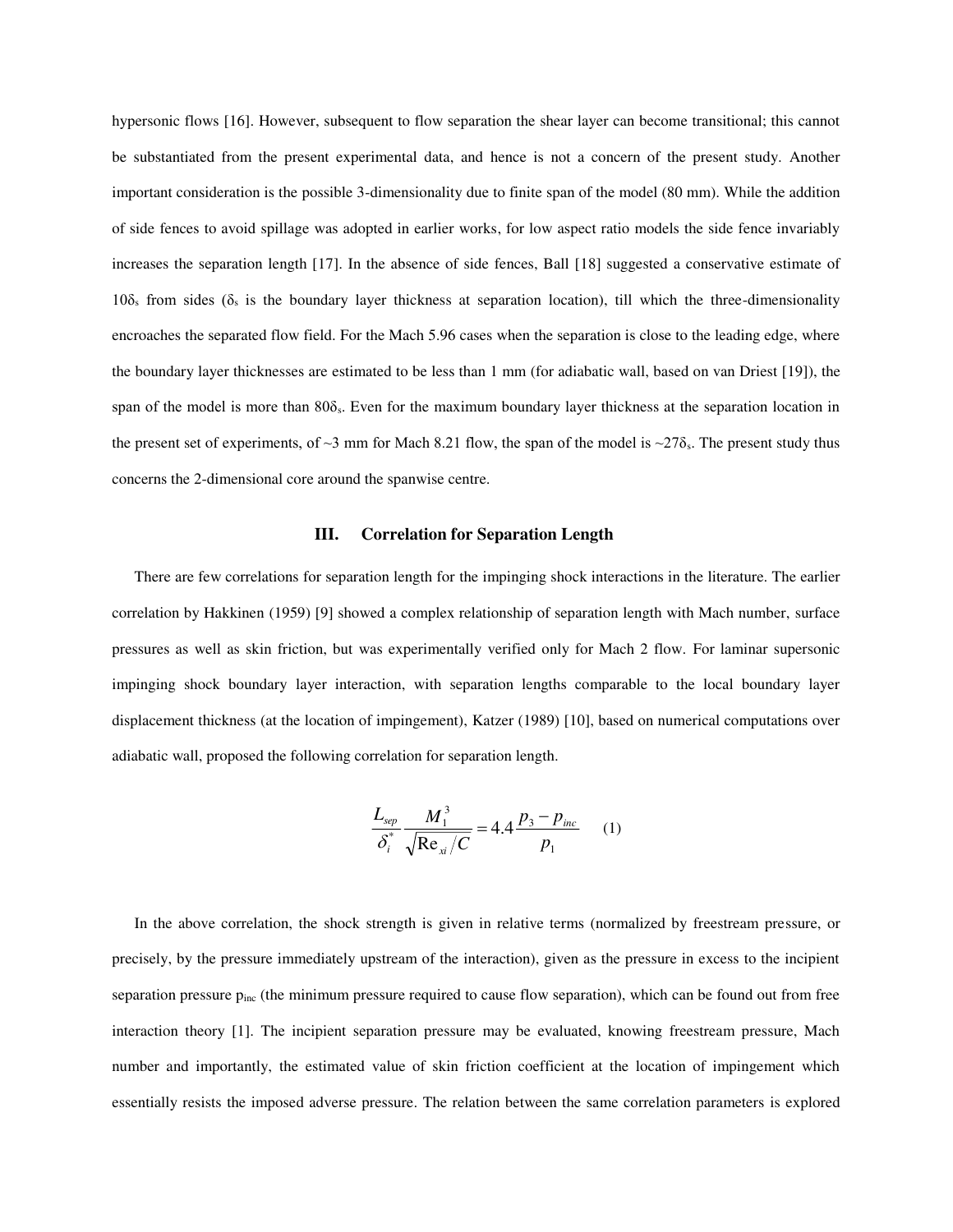for the present study. The displacement thickness for hypersonic flows (at high Mach numbers, under the limit  $M_{\infty} \to \infty$  ) over the flat plate is given by:

$$
\delta^* \propto \frac{x}{\sqrt{\text{Re}_x/C}} M_\infty^2 \quad (2)
$$

Introducing this into the scaling for separation length in Eq. (1), the exploration is reduced to looking at the relation between  $\frac{Z_{sep}}{X} M_{\infty}$ *L*  $\frac{sep}{1}M$  and ∞ Ξ *p*  $p_r - p_{inc}$  for the present experimental data (for all cases), with the conditions immediately upstream of the interaction (denoted by the subscript 1) approximated as freestream conditions and the pressure after shock reflection (denoted by subscript 3) approximated by measured reattachment pressure. The relationship between the scaled separation length and the relative shock strength is plotted in Fig. 4 (which includes the data of all the cases, 2 experiments for each case).

It is evident that, since the separation bubble length is zero at incipient separation pressure (for any Mach number), the data at Mach 5.96 and at Mach ~8.5 (including the higher enthalpy data) fall under two different lines. Similar behavior was also observed by Krishnan et al. [15], for their numerical data for impinging shock interactions, suggesting that for higher shock strengths (and larger separation bubbles) Katzer's correlation does not work.. It must however be admitted that in the present experiments the separation length naturally scales with the distance of shock impingement. Further, the considered shock strengths are such that the incipient separation pressure is insignificant. Typically the normalized reattachment pressure is  $\sim$ 33.3 at Mach 6 whereas the normalized incipient separation pressure is 1.5; at Mach 8 they are around  $~67.5$  and 2.5 respectively. Thus it seems that the separation length may be directly correlated with normalized reattachment pressure, rather than in relative terms with incipient separation pressure. In the above relation it is only incipient separation pressure which takes viscous effects into account; and if it is neglected, the relationship turns out to be purely inviscid. Reflecting on the trend in separation length with Mach number, it is clear that for a relatively smaller increase in Mach number from ~6 to ~8.5, the separation bubble considerably decreases in size despite the fact that the normalized reattachment pressure at higher Mach number is more than twice that at lower Mach number. Further, despite the normalized reattachment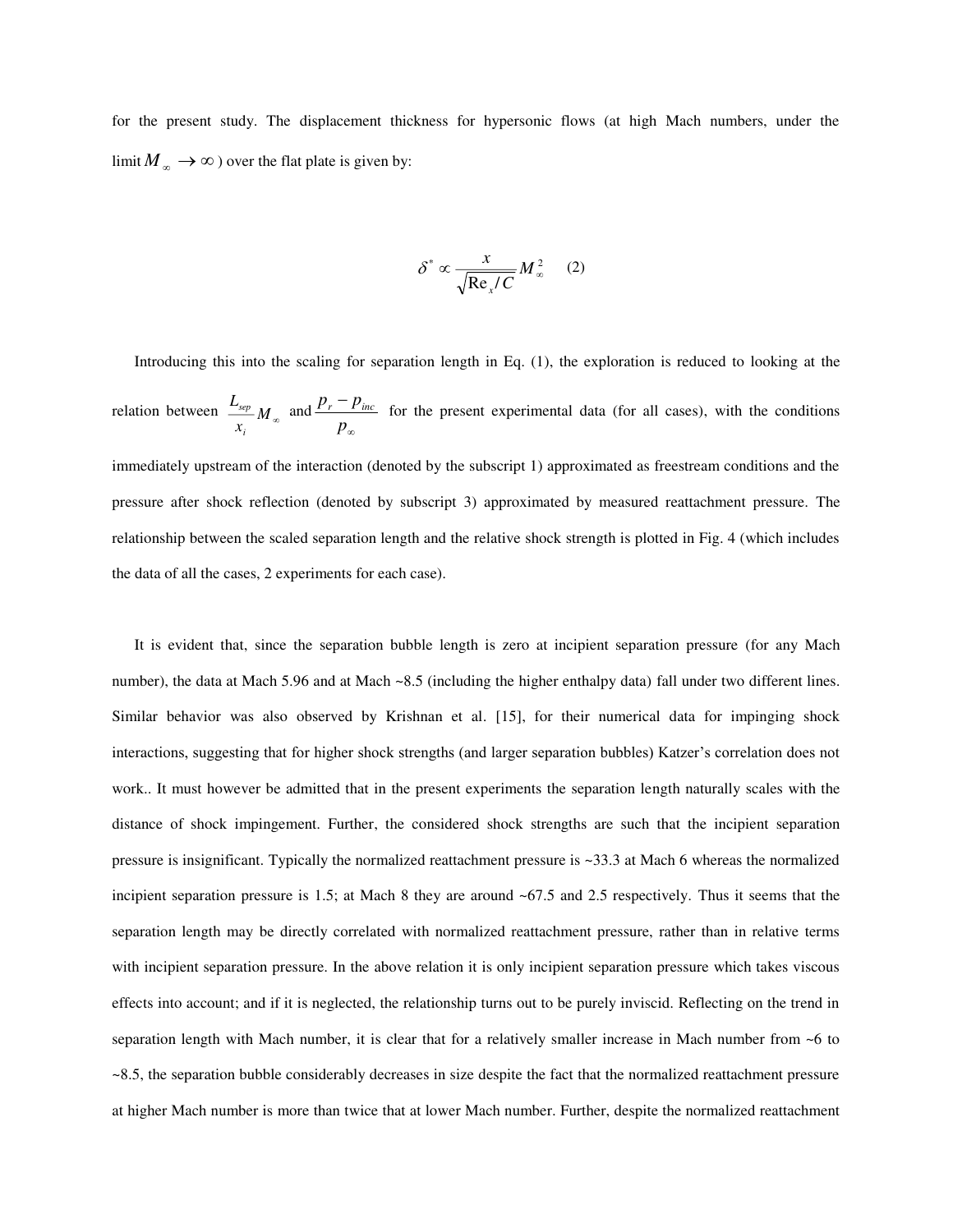pressure being nearly the same between the cases at Mach 8.67 (1.6 MJ/kg) and Mach 8.21 (2.4 MJ/kg), the separation bubble is nearly 10 mm larger for the higher enthalpy case (with a relatively lower Mach number). From these considerations, an exponent (>1) is worked out for Mach number, while retaining the linear relation with pressure. The similarity law for the separation bubble length from the present study is thus the following:

$$
\frac{L_{sep}}{x_i} M_{\infty}^3 \propto \frac{p_r}{p_{\infty}} \qquad (3)
$$

Fig. 5 shows all the experimental data (2 experimental data points for each case) confirming with the linear relationship between  $\frac{Z_{sep}}{X} M_{\infty}^3$ *L i*  $\frac{sep}{2}$  *M*<sup>3</sup> and  $p_{\scriptscriptstyle \infty}$  $p_r$ , which is fit by the solid line shown in the figure, whose slope is 5.8. The

line fit has a small positive intercept in the x-axis; indeed, for lower pressure ratios (less than incipient separation pressure) there is no separation (zero separation length), which gives a physical explanation for the positive intercept (though the correlation does not address small pressure ratios). Clearly the correlation is inviscid. The separation length is independent of Reynolds number; which is understandable as the boundary layer thickness and incipient separation pressure are insignificant compared to the scales of the separation bubble. However, the inverse cubic relationship with Mach number suggested by Katzer [10] holds for the present experiments too. Other scaling laws for separation length reported in the literature, for different flow regimes (from supersonic to hypersonic, including real gas effects) and different Reynolds number ranges, have also shown inverse cubic variation with Mach number [3,7,8]. However, for larger Reynolds numbers, the similarity law for supersonic separation bubble, proposed by Burggraf [7] based on asymptotic theory, showed non-linear dependence on pressure. Other correlations at hypersonic speeds for compression corner/ double ramp flows have also shown non-linear dependence on pressure [3,9]. In particular, according to the similarity law for double ramp flow derived based on asymptotic theory by Davis and Sturtevant [3] with the inclusion of high temperature effects, the separation length scaled by the distance of the location of separation was proportional to the  $3/2<sup>th</sup>$  power of the differential pressure ratio (the ratio of the difference between the reattachment and plateau pressures to the pressure upstream of the interaction). For the present case, the application of asymptotic theory is not straight forward as the compression ramp case, since while integrating the shear stress along the dividing stream line, the impingement of the shock on the separated shear layer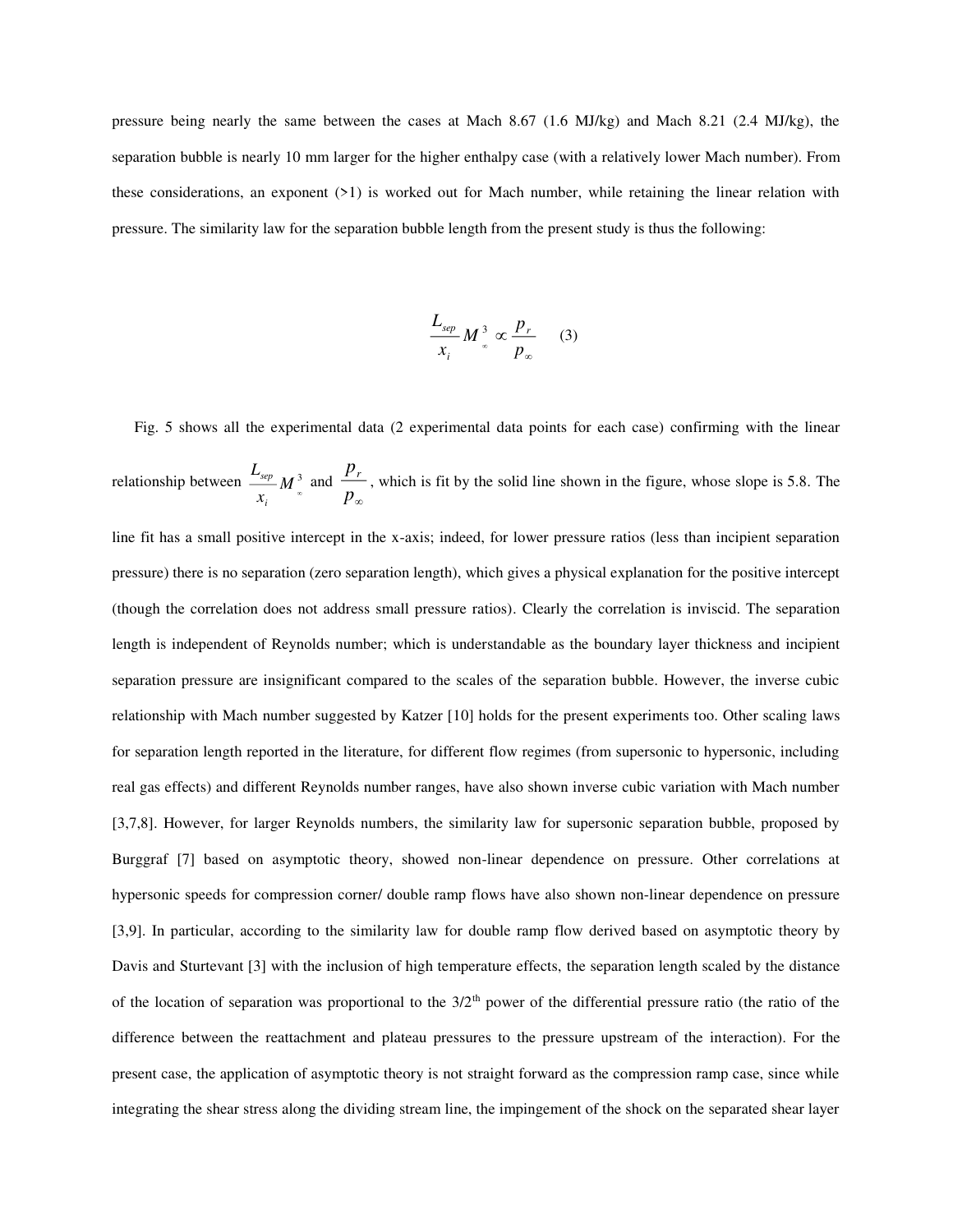has to be accounted; further, due to this effect of shock impingement on separated shear layer, the similarity law followed by the impinging shock case can considerably differ from that for the compression ramp case. However, the experiments by Davis and Sturtevant [3], in contrast to the predictions of asymptotic theory, showed a linear dependence on the differential pressure ratio; in terms of the separation length scaled with the distance of the reattachment from leading edge, using which analogy can be drawn with the present study, the maximum scaled separation length in their experiments  $(-0.5)$  comparable with (but less than) the minimum scaled separation length in the present study  $(\sim 0.6$  at Mach 8.67 with shock impingement at 100 mm from leading edge).

All other correlations in the literature deal with scaled separation lengths substantially smaller than that for the present study; for the separation bubble sizes considered in other correlations, the viscous terms are either directly involved by scaling the separation length with the characteristic scales of boundary layer, or indirectly through the pressure term which involves differential pressure (relative to incipient separation or plateau pressure, both of which are related to skin friction through free interaction theory). However, from the present experimental data, for impinging shocks of strength much greater than that required for incipient separation, the hypersonic *large* separation bubbles are found to follow an inviscid correlation, with a linear dependence of scaled separation length to the pressure ratio. Despite the moderate total enthalpies the role of specific heat ratio  $\gamma$  cannot be addressed, since within the considered range of enthalpies the  $\gamma$  does not vary significantly. Further, the real gas effects (especially arising due to flow dissociation) are not prominent even at 2.4 MJ/kg (the highest in the present study).

### **IV. Conclusion**

Shock tunnel experiments were performed to study the strong interaction between impinging shock (generated by a wedge of angle 31<sup>0</sup> to the freestream) and boundary layer over a flat plate, with the formation of a *large* separation bubble of length comparable to the distance of shock impingement from the leading edge of the plate. For Mach numbers ranging from 5.96 to 8.67, Reynolds numbers (based on shock impingement location) from  $1x10<sup>5</sup>$  to 3.8x10<sup>5</sup> /m and total enthalpy from 1.3 MJ/kg to 2.4 MJ/kg, it was observed that the separation length followed a similarity law independent of the Reynolds number. According to the law, the separation length normalized by the distance of shock impingement from the leading edge was proportional to the ratio of reattachment pressure to the freestream pressure and inversely proportional to the cube of Mach number.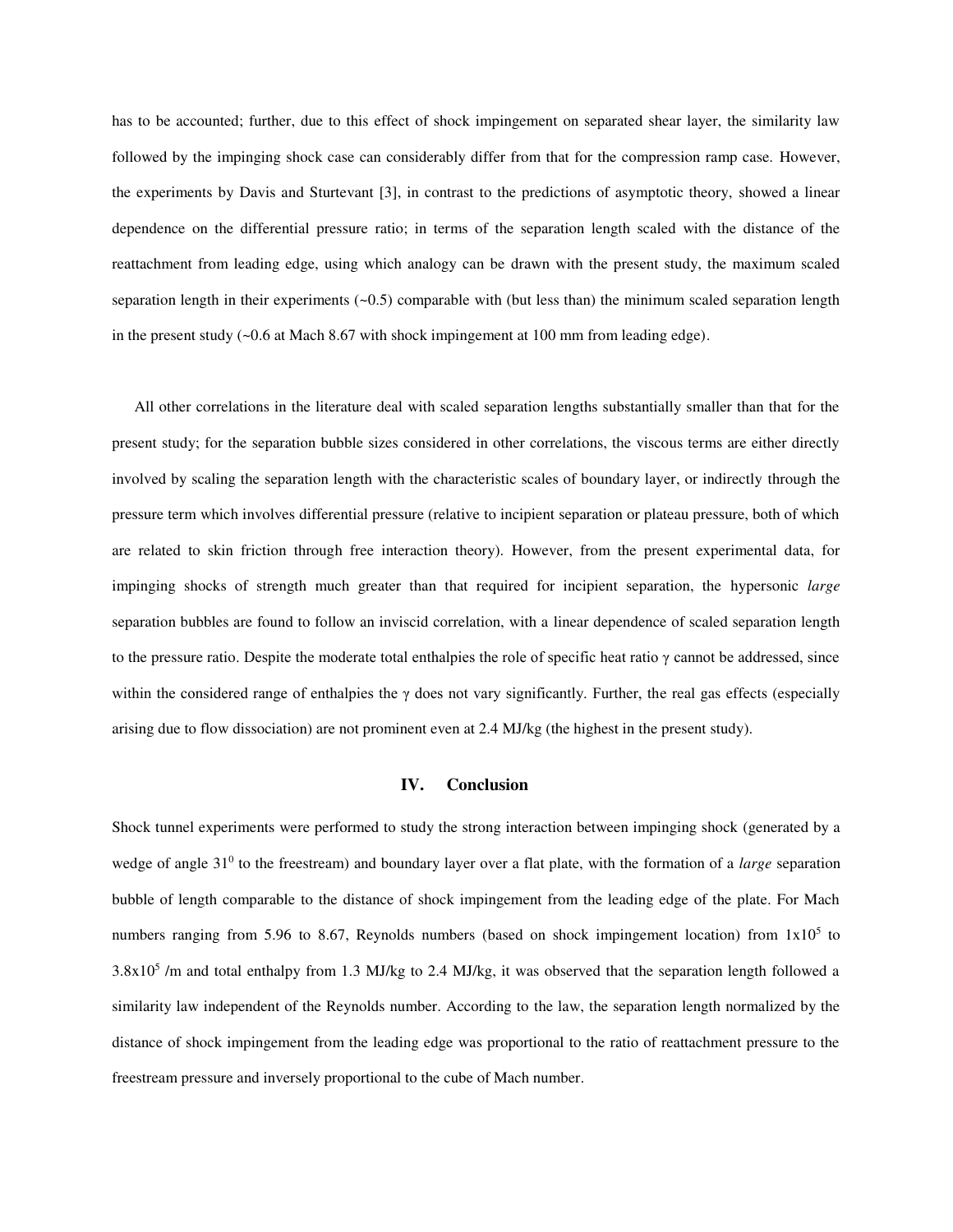#### **References**

- [1] Delery, J., and Marvin, J. G., "Shock-wave boundary layer interactions," AGARD-AG-280, 1986.
- [2] Mallinson, S. G., Gai, S. L., and Mudford, N. R., "The interaction of a shock wave with a laminar boundary layer at a compression corner in high-enthalpy flows including real gas effects," *Journal of Fluid Mechanics*, Vol. 342, 1997, pp. 1-35.
- [3] Davis, J. –P., and Sturtevant, B., "Separation length in high-enthalpy shock/ boundary layer interaction," *Physics of Fluids*, Vol. 12, No. 10, 2000, pp. 2661-2687.
- [4] Bleilebens, M., and Olivier, H., "On the influence of elevated surface temperatures on hypersonic shock wave/ boundary layer interaction at a heated ramp model," *Shock Waves*, Vol. 15, 2006, pp. 301-312.
- [5] Mahapatra, D., and Jagadeesh, G., "Studies on unsteady shock interactions near a generic scramjet inlet," *AIAA Journal*, Vol. 47, No. 9, 2009, pp. 2223-2231.
- [6] Moss, J. N., O'Byrne, S., Deepak, N. R., and Gai, S. L., "Simulations of hypersonic, high-enthalpy separated flow over a 'tick' configuration," *AIP Conference Proceedinge*, 1501, 1453, 2012.
- [7] Burggraf, O. R., "Asymptotic theory of separation and reattachment of a laminar boundary layer on a compression ramp," AGARD-CP-168, 1975.
- [8] Needham, D. A., "Laminar separation in hypersonic flow," Ph.D. Dissertation, University of London, 1965.
- [9] Hakkinen, R. J., Greber, I., Trilling, L., and Abarbanel, S. S., ''The interaction of an oblique shock wave with a laminar boundary layer,'' NASA TM 2-18-59W, 1959.
- [10] Katzer, E., "On the length scales of laminar shock/ boundary-layer interaction," *Journal of Fluid Mechanics*, Vol. 206, 1989, pp. 477-496.
- [11] Swantek, A. B., and Austin, J. M., "Separation length scaling in hypervelocity double cone air flows," *Proceedings of 28th International Symposium on Shock Waves*, 2012, pp. 669-674.
- [12] John, B., and Kulkarni, V., "Numerical assessment of correlations for shock wave boundary layer interaction," *Computers and Fluids*, Vol. 90, 2014, pp. 42-50.
- [13] Sriram, R., "Shock tunnel investigations on hypersonic impinging shock wave boundary layer interaction," Ph. D. Dissertation, Indian Institute of Science, Bangalore, 2014.
- [14] Edney, B. E., "Anomalous heat transfer and pressure distributions on blunt bodies at hypersonic speeds in the presence of impinging shock," *The Aeronautical Research Institute of Sweden*, FFA Report 115, 1968.
- [15] Krishnan, L., Yao, Y., Sandham, N. D., and Roberts, G. T., "On the response of shock-induced separation bubble to small amplitude disturbances," *Modern Physics Letters B*, Vol. 19, No. 28-29, 2005, pp. 67-70.
- [16] Simeonides, G. A., "Correlation of laminar-turbulent transition data over flat plates in supersonic/hypersonic flow including leading edge bluntness effects," *Shock Waves*, Vol. 12, 2003, pp. 497-508.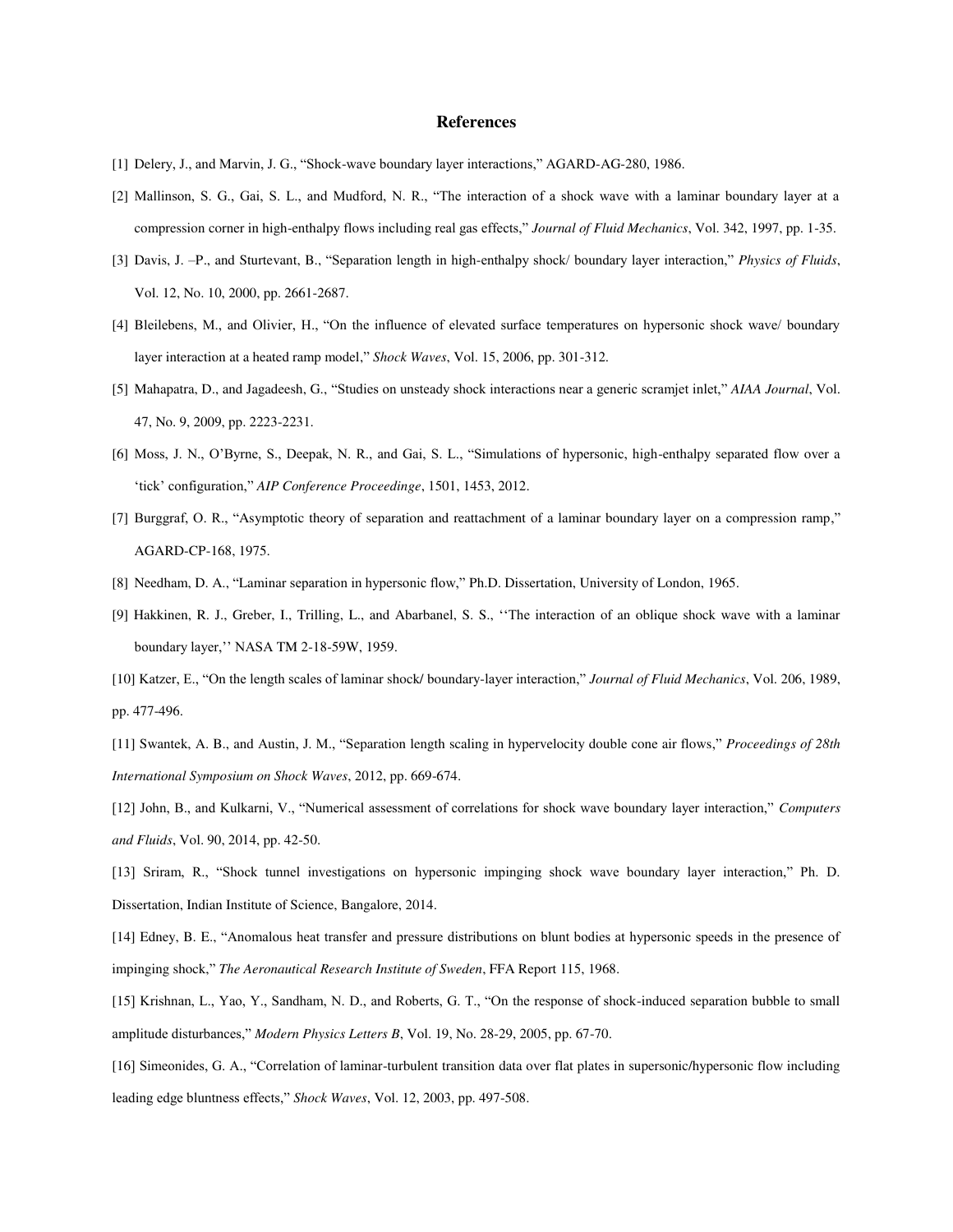[17] Holden, M. S., "Boundary-layer displacement and leading-edge bluntness effects on attached and separated laminar boundary layers in compression corner. II- Experimental study," *AIAA Journal*, Vol. 9, No. 1, 1971, pp. 84-93.

[18] Ball, K. O. W., "Flap span effects on boundary-layer separation," *AIAA Journal*, Vol. 9, No. 10, 1971, pp. 2080-2081.

[19] van Driest, E. R., "Investigation of laminar boundary layer in compressible fluids using the Crocco method," NACA TN-2597, 1952.

| <b>Table 1 Freestream conditions</b> |                   |                  |                                      |               |  |  |
|--------------------------------------|-------------------|------------------|--------------------------------------|---------------|--|--|
| $M_{\infty}$                         | $p_{\infty}$ (Pa) | $T_{\infty}$ (K) | $Re_{\infty}$ (x 10 <sup>6</sup> /m) | $h_0$ (MJ/kg) |  |  |
| $(\pm 3.2\%)$                        | $(\pm 4.4\%)$     | $(\pm 4.4\%)$    | $(\pm 8.3\%)$                        | $(\pm 3\%)$   |  |  |
| 5.96                                 | 1277              | 160              |                                      | 1.3           |  |  |
| 8.67                                 | 179               | 99               | 1.67                                 | 1.6           |  |  |
| 8.21                                 | 254               | 168              |                                      | 2.4           |  |  |



**Fig. 1 Schematic of the test model.**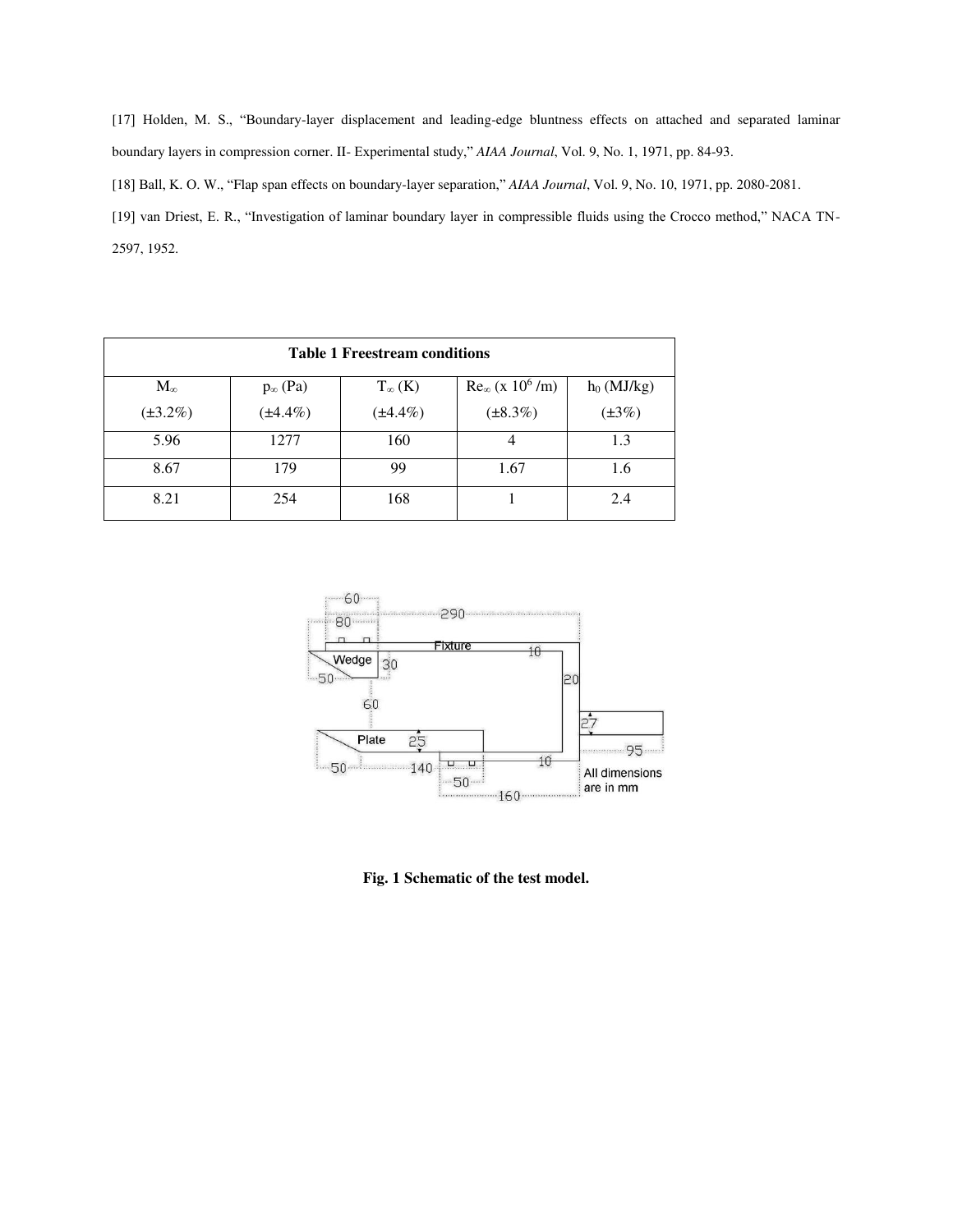

**Fig. 2 Schlieren image of the flow fields (a) Mach 5.96 with inviscid shock impingement at 95 mm from the leading edge (b) Mach 8.67 with inviscid shock impingement at 100 mm from the leading edge.**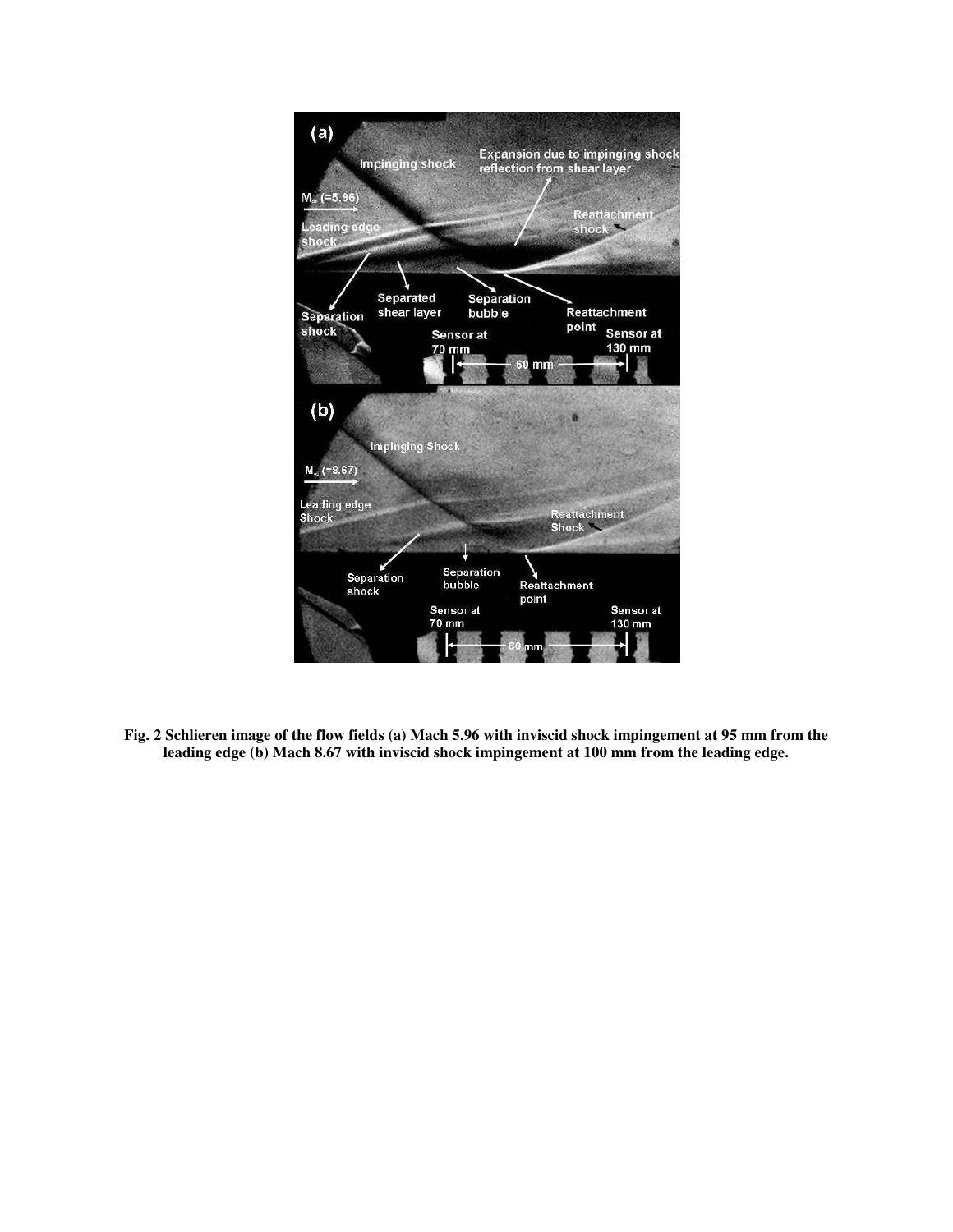

**Fig. 3 Surface pressure distribution obtained from different sensors (a) Mach 5.96 with inviscid shock impingement at 95 mm from the leading edge (b) Mach 8.67 with inviscid shock impingement at 100 mm from the leading edge.**